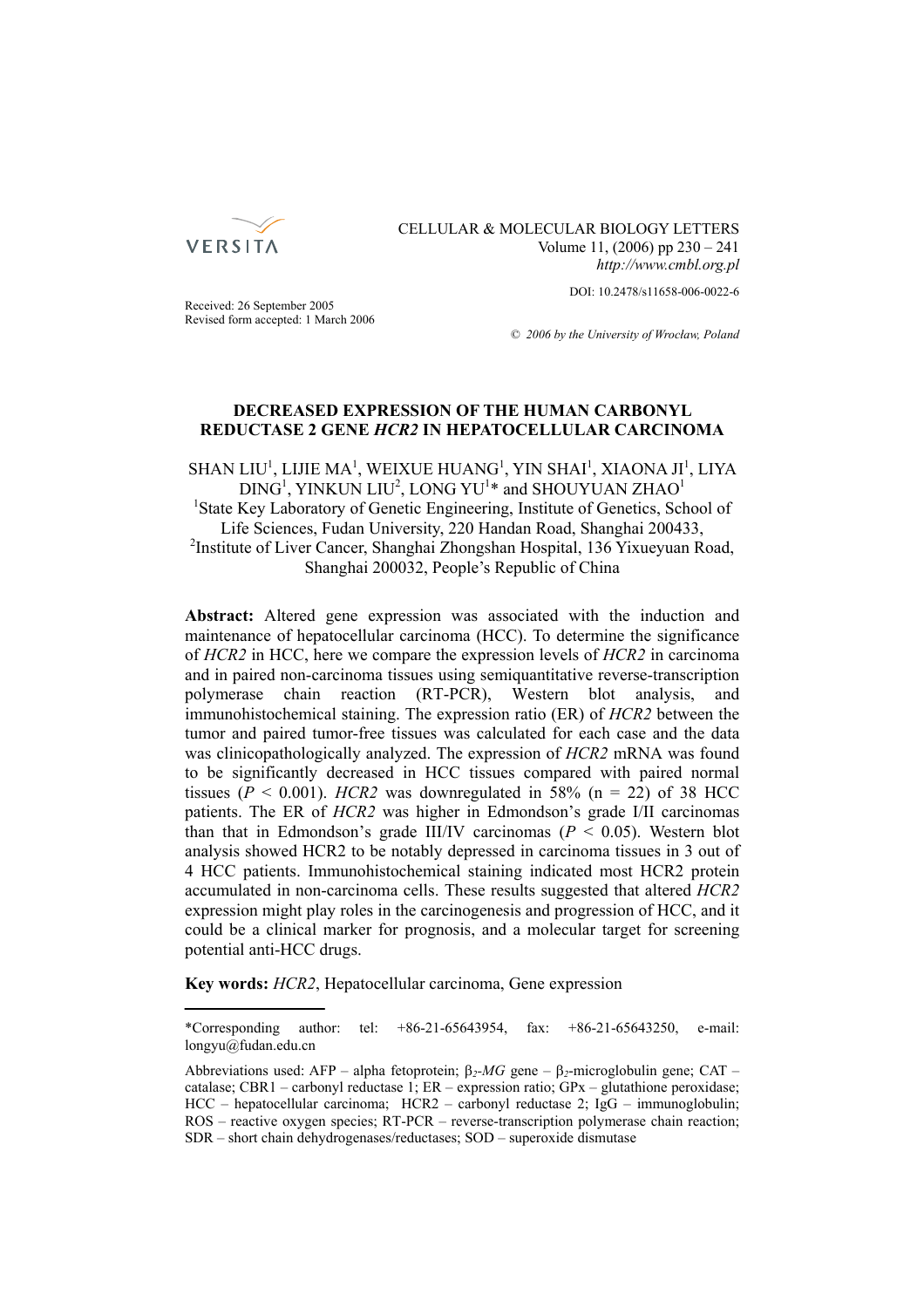#### CELLULAR & MOLECULAR BIOLOGY LETTERS 231

### **INTRODUCTION**

Primary hepatocellular carcinoma (HCC) is one of the most common human malignancies worldwide, and the second leading cause of cancer death in China [1]. Recently, altered gene expression was associated with the induction and maintenance of HCC [2-4]. The identification of novel genes that related to liver functions, especially those differentially expressed in the liver and HCC tissues, would be helpful in understanding the pathogenesis of HCC, and may facilitate the diagnosis and treatment of HCC.

Human carbonyl reductase 2 gene *HCR2*, also known as *DCXR,* was isolated from tumor-free liver tissue of a Chinese HCC patient during the application of a differential display analysis between tumor tissue and its paired normal tissue in our laboratory. It was submitted to GenBank with the accession No. AF139841. As a new member of the short chain dehydrogenase/reductase (SDR) superfamily, *HCR2* encodes a homotetrameric cytosolic enzyme that is highly expressed in the human liver and kidney, showing NADPH-dependent oxidoreductase activity for alpha-dicarbonyl compounds and L-xylulose [5]. Reactive alpha-dicarbonyl compounds are generated by oxidative stress and prone to conversion into advanced glycation end products that accumulate in the plasma proteins and tissues, and interact with other long-lived proteins to cause renal failure, sclerotic disorders or retinopathy [6, 7]. In the course of these processes, HCR2 may play a role in detoxification by cleaning the reactive alpha-dicarbonyl compounds and excessive reactive oxygen species (ROS) generated in oxidative stress. This was demonstrated with two murine homologues of HCR2 [5].

It is believed that most HCC cases arise in the setting of chronic hepatitis virus infection; during persistent inflammation, sustained generation of ROS and the metabolic activations of dietary carcinogens such as aflatoxin B1 induce genetic mutations and chromosomal alterations that may eventually lead to the initiation of HCC [8, 9]. Therefore, disruption of the expression or activity of detoxification enzymes may impair the clearance of excessive ROS, thus contributing to the development of HCC. As stated above, HCR2 may function as a detoxification enzyme, and was found differentially expressed in carcinoma and matched normal liver tissues from one HCC patient, suggesting a possible linkage between HCR2 expression and clinical features. In this report, we use RT-PCR to detect the level of *HCR2* mRNA in both hepatocellular carcinoma and matched normal tissue to explore the relationship of altered gene expression with clinicopathological parameters. Western blot and immunohistochemical analysis were also used to examine the expression of HCR2 in the cells of carcinoma and non-carcinoma tissue.

## **MATERIALS AND METHODS**

#### **Tumor samples**

Fresh surgical specimens of liver cancer tissues, diagnosed histologically as hepatocellular carcinoma, and of their adjacent normal tissues were obtained from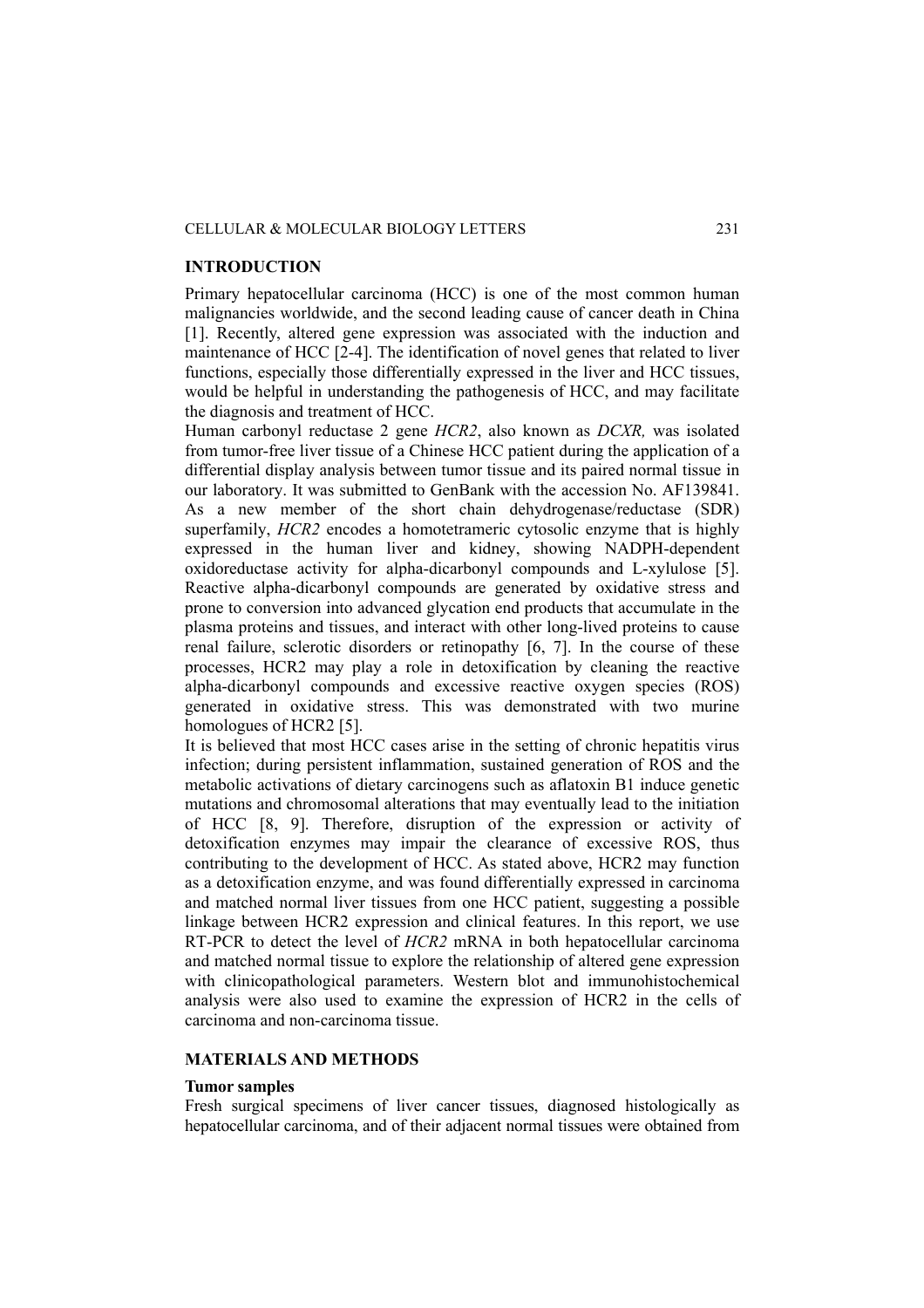38 Chinese patients in the Liver Cancer Institute, Shanghai Zhongshan Hospital, China (Tab. 1). All the samples were fresh frozen in liquid nitrogen immediately after surgical removal and stored at -80ºC. The patients were 28 to 81 years old  $(49.39 \pm 10.57)$ , and the tumor volume ranged from 2 to 17 cm in diameter (5.94  $\pm$ 3.75 cm). Twenty-two (57.9%) patients had a serum alpha-fetoprotein (AFP) level above 20 ng/ml, and integument invasion was found in twenty-six patients (68.4%). The clinical degree of differentiation of lesions was defined based on Edmondson's classification (grades I-IV) [10].

# **RNA isolation and primers for RT-PCR amplification**

Using the manufacturer's protocol, the total RNA was extracted from the carcinoma and paired non-carcinoma tissues using TRIzol® reagent (Life Technologies, Inc., Gaithersburg, MD). The RT-PCR primers were designed to flank a region that contains at least one intron. The unique primers for the *HCR2* gene were *HCR2*-A (5'-GAC ATG CTG ACC AAG GTG ATG GC-3' forward primer) and *HCR2*-B (5'-TGA GGT GTG TGG AGG GAG CTC AG-3'), which correspond to nucleotides 483-506 and 746-769 of the deposited sequence NM 016286 (GenBank) respectively, with an amplified DNA fragment of 286 bp. The primers for the  $\beta_2$ -MG gene are  $\beta_2$ -MG-C1 (5<sup>2</sup>-ATG AGT ATG CCT GCC GTG TGA AC-3', sense primer) and β*2-MG*-C2 (5'-TGT GGA GCA ACC TGC TCA GAT AC-3'), with an amplified product of 284 bp [11].

#### **Semiquantitative RT-PCR analysis**

cDNA was synthesized using 2 μg total RNA, Superscript II reverse transcriptase (Gibco-BRL, Gaithersburg, MD) and oligo(dT)15 (Promega, Madison, WI), according to the manufacturer's protocols. First-strand cDNA was synthesized by reverse transcription and followed by PCR amplification on an FS-918 DNA Amplifier (Shanghai Fusheng Institute of Biotechnology, Shanghai, China). The concentration of the templates was regulated to be about 1 μl per 25 μl PCR reaction volume by amplifying (60ºC, 30 s) for 30 cycles. To determine the best number of cycles, PCR was performed at 22-37 cycles. The PCR products from each cycle were run on 1.5% agarose gel electrophoresis, photographed, and then quantified using an image densitometer (GDS8000, UVP Inc). The growth curve of the PCR products was made according to the amount of PCR products from different cycles [12]. The best cycle was determined between the increased logarithmic phase and the plateau phase. They were 30 cycles for  $\beta_2$ -MG C1C2 (60ºC, 30 s) and 31 cycles for *HCR2* (62ºC, 30 s). Afterwards, the *HCR2* genes were amplified using same amounts of the diluted templates with  $\beta_2$ -MG as the control for *HCR2*. The RT-PCR products were separated on 1.5% agarose gels, then photographed and quantified. Finally, the *HCR2*/β*2-MG* ratio was evaluated for each sample.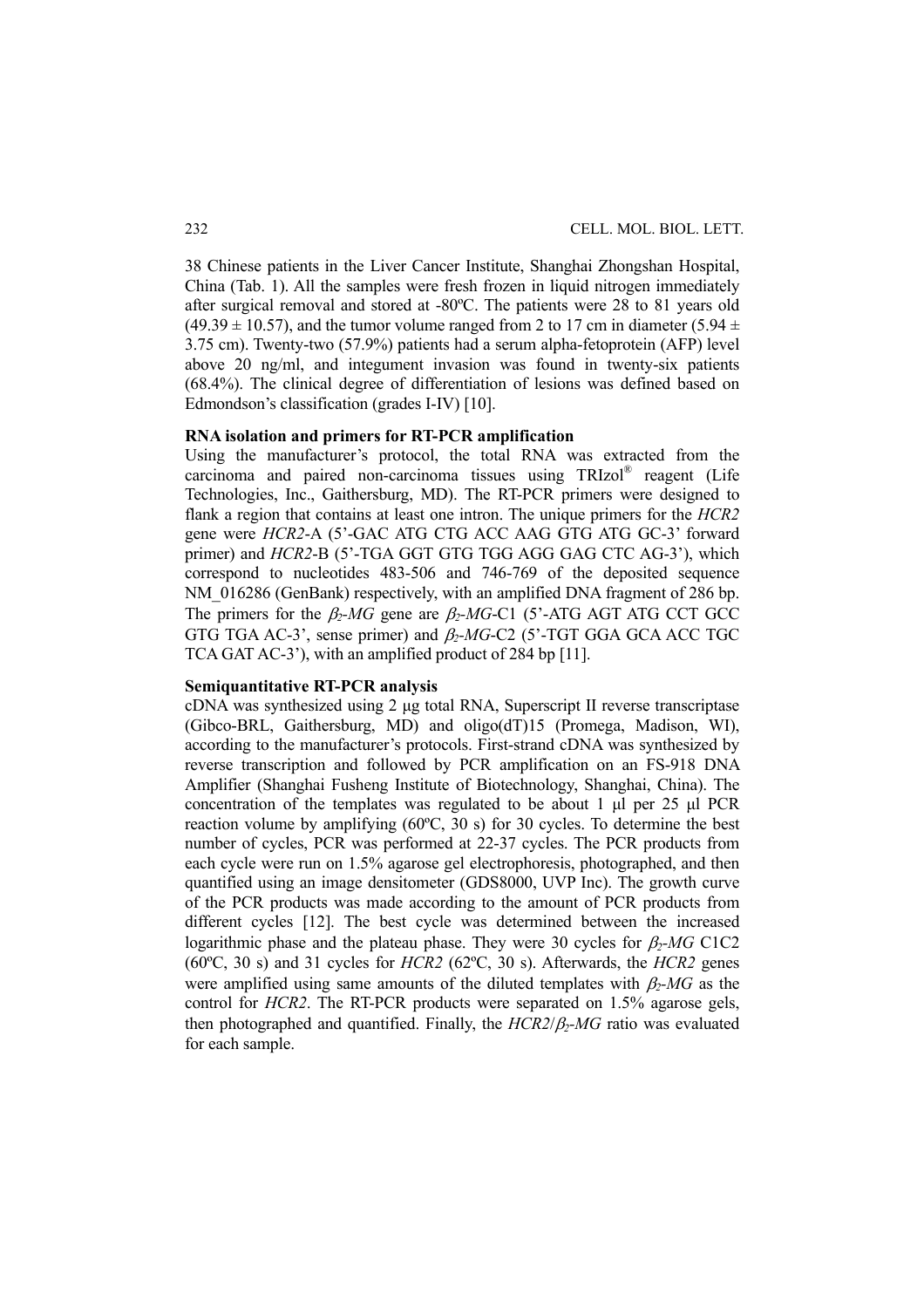| Case<br>no.    | Sex            | Age<br>(yrs)    | Tumour<br>size | <b>AFP</b><br>(ng/ml) | <b>HBV</b>               | Edmondson's<br>grade     | Integument<br>invasion   | Cancer<br>embolus |
|----------------|----------------|-----------------|----------------|-----------------------|--------------------------|--------------------------|--------------------------|-------------------|
| $\overline{1}$ | $\overline{M}$ | $\overline{50}$ | $6*8$          | $\overline{45}$       | $+$                      | $\overline{\mathbb{H}}$  | $+$                      | $\frac{1}{2}$     |
| $\overline{c}$ | $\mathbf M$    | 54              | $4.2*1.8$      | 400                   | $^{+}$                   | $\mathbf{I}$             | -                        |                   |
| 3              | $\mathbf M$    | 41              | $8*7$          | >1000                 | $^{+}$                   | $\mathbf{III}$           | $^{+}$                   |                   |
| $\overline{4}$ | $\mathbf M$    | 61              | $3.5*2$        | 0.4                   | -                        | $\mathbf{III}$           | ٠                        |                   |
| 5              | $\mathbf{M}$   | 28              | $4*4$          | 7.7                   | $\ddot{}$                | $\mathbf{III}$           | $^{+}$                   |                   |
| 6              | $\mathbf M$    | 42              | $8*6$          | 400                   | $\ddot{}$                | Ш                        | $\overline{a}$           |                   |
| $\overline{7}$ | $\mathbf M$    | 64              | $16*14$        | 5.9                   | $\overline{a}$           | $\mathbf{III}$           | $^{+}$                   |                   |
| 8              | $\mathbf M$    | 48              | $3.2*1.6$      | $\mathbf{0}$          | $^{+}$                   | $\overline{\phantom{a}}$ |                          |                   |
| 9              | $\mathbf M$    | 42              | $2*2$          | 410.6                 | $^{+}$                   | $\mathbf{III}$           | Ĭ.                       |                   |
| 10             | $\mathbf M$    | 38              | $12*10$        | 6.5                   | $^{+}$                   | Ш                        | $^{+}$                   |                   |
| 11             | $\mathbf M$    | 38              | $6*6$          | 25.6                  | $^{+}$                   | Ш                        | $^{+}$                   |                   |
| 12             | $\mathbf M$    | 49              | $4*4$          | 115                   | $^{+}$                   | $\mathbf{III}$           | $^{+}$                   |                   |
| 13             | $\mathbf M$    | 62              | $11*11$        | >1000                 | $\overline{\phantom{0}}$ | $\mathsf{II}$            | $\overline{a}$           |                   |
| 14             | $\mathbf M$    | 32              | $2*2$          | 76.9                  | $^{+}$                   | $\mathbf{III}$           | $^{+}$                   |                   |
| 15             | $\mathbf M$    | 44              | $5*4$          | 52.3                  | $^{+}$                   | $\overline{\mathbf{H}}$  | $^{+}$                   | $^{+}$            |
| 16             | $\mathbf M$    | 66              | $4*3$          | 8.9                   | $^{+}$                   | $\mathsf I$              | $^{+}$                   |                   |
| 17             | $\mathbf M$    | 47              | $3.5*3.5$      | 130                   | $^{+}$                   | $\overline{\mathbf{H}}$  | $^{+}$                   |                   |
| 18             | $\mathbf M$    | 55              | $7.5*6$        | $\overline{0}$        | $^{+}$                   | $\mathbf{I}$             | $\overline{a}$           |                   |
| 19             | $\mathbf{M}$   | 39              | $3*2.8$        | 400                   | $^{+}$                   | $\mathbf{I}$             | $^{+}$                   |                   |
| 20             | $\rm F$        | 64              | $4*3$          | $\boldsymbol{0}$      | $^{+}$                   | $\mathbf{I}$             | $^{+}$                   |                   |
| 21             | $\overline{M}$ | 50              | $4*4$          | 300                   | $^{+}$                   | $\overline{\mathbf{H}}$  | $^{+}$                   |                   |
| 22             | $\mathbf M$    | 81              | $17*13$        | >400                  | $^{+}$                   | $\mathbf{III}$           | $^{+}$                   |                   |
| 23             | $\mathbf M$    | 49              | $11*11$        | >1000                 | $^{+}$                   | IV                       | $^{+}$                   | $^{+}$            |
| 24             | $\mathbf M$    | 52              | $3*2.5$        | $\boldsymbol{0}$      | $^{+}$                   | $\mathsf{II}$            | $^{+}$                   | $\overline{a}$    |
| 25             | M              | 54              | $2.5*1.5$      | 50                    | $^{+}$                   | $\mathbf{I}$             | $\overline{\phantom{0}}$ |                   |
| 26             | $\mathbf M$    | 53              | $7*7$          | 400                   | $^{+}$                   | $\mathbf{III}$           | $^{+}$                   |                   |
| 27             | $\mathbf M$    | 58              | $12*10$        | $\boldsymbol{0}$      | $^{+}$                   | Ш                        | $\overline{a}$           |                   |
| 28             | $\mathbf M$    | 50              | $2.5*2$        | 54                    | $^{+}$                   | $\mathbf{I}$             | $\overline{a}$           |                   |
| 29             | $\mathbf M$    | 46              | $3*2$          | 100                   | $^{+}$                   | Ш                        | $^{+}$                   |                   |
| 30             | $\mathbf M$    | 44              | $3*1.5$        | 20                    | $\ddot{}$                | $\mathbf{III}$           |                          |                   |
| 31             | $\mathbf M$    | 40              | $8*5$          | 20                    | $^{+}$                   | $\mathbf{I}$             | $^{+}$                   |                   |
| 32             | $\mathbf M$    | 37              | $4*3$          | $\boldsymbol{0}$      | $^{+}$                   | $\mathbf{I}$             | $^{+}$                   |                   |
| 33             | $\mathbf M$    | 41              | $3.5*3$        | $\mathbf{0}$          | $^{+}$                   | Ш                        | $^{+}$                   |                   |
| 34             | $\mathbf M$    | 46              | $4.5*3$        | 50                    | $^{+}$                   | $\mathsf{II}$            | $^{+}$                   |                   |
| 35             | ${\bf F}$      | 48              | $4*4$          | 400                   | $^{+}$                   | $\sf H$                  | $^{+}$                   |                   |
| 36             | $\mathbf M$    | 44              | $4.5*4.5$      | 20                    | $^{+}$                   | $\mathbf{I}$             | $^{+}$                   |                   |
| 37             | $\mathbf M$    | 62              | $8*7$          | $\boldsymbol{0}$      | $^{+}$                   | $\mathbf{III}$           | $^{+}$                   |                   |
| 38             | $\mathbf{M}$   | 58              | $5*4$          | 400                   | $\ddot{}$                | $\mathbf{I}$             |                          | $^{+}$            |

Tab. 1. Clinical characteristics of the 38 Chinese HCC patients in this study.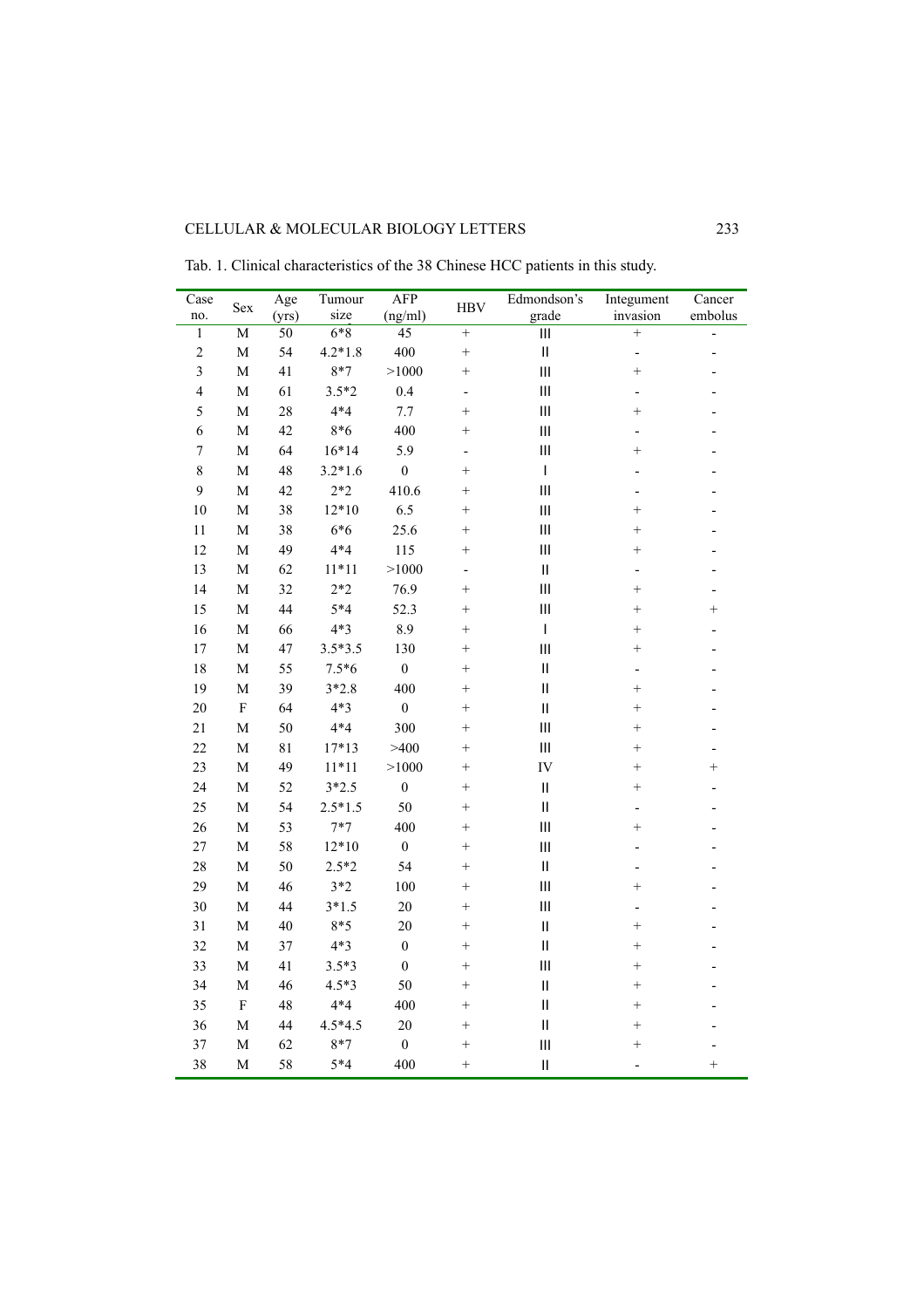## **Statistical analysis**

All the statistical analyses were preformed using statistical software (SPSS version 11.5, standard version, SPSS Inc., Chicago, IL). The paired *t*-test was used to compare the levels of *HCR2* between the hepatocellular carcinoma and paired normal liver tissues. Student's *t*-test was used to analyze the relationship between the gene expression level and clinical characteristics. A *p* value of less than 0.05 was considered to be significant.

### **Antibody production and Western blot analysis**

To prepare a polyclonal antibody against human HCR2, a full length cDNA of *HCR2* was amplified and digested with the restriction enzymes (Nde I/Hind III), then ligated into expression plasmids, pET28a (Invitrogen, Carlsbad, CA). The ORFs of the cDNAs in the expression plasmids were verified by nucleotide sequence analysis. The primers used to amplify the full length cDNA were *HCR2*-C (5'-CGC CGA CAT GGA GCT GTT CCT C-3', forward primer) and *HCR2*-D (5'-GCA CGG CAT GGG GCT TGA GGT G-3'), which respectively correspond to nucleotides 9-30 and 763-784 of the deposited sequence NM\_016286 (GenBank). Recombinant His-tag human DCXR protein was expressed in *E. coli* BL21(DE3) from an IPTG-inducible T7 promoter, and purified using a Ni-NTA agarose column (Qiagen, Chatsworth, CA). The antibodies in the antiserum were purified first on a protein-A column and subsequently with an affinity column cross-linked with the corresponding recombinant protein. Tumor and matched normal tissues from four HCC patients (Cases 13, 14, 15, 16) were homogenized with 4 volumes of 0.25 M sucrose at  $4^{\circ}$ C and centrifuged at  $105,000 \times g$  for 1 h. The supernatant fractions were subjected to Western blot analysis using the above antibody and monoclonal mouse anti-human β-actin antibody (Santa Cruz Biotechnology, Inc., Santa Cruz, CA).

#### **Immunohistochemical analysis**

Immunohistochemical staining was used to evaluate the distribution of HCR2 in tumor and normal tissues (because of the limited amount of pathological tissues, we selected eight samples for analysis). The samples were fixed in neutralized 10% (v/v) formalin, embedded in paraffin, and sectioned at 4 µm. For immunohistochemistry, these sections were blocked in 3% normal goat serum and incubated with the primary antibody at 4ºC overnight, then with the secondary antibody for 1 h at room temperature, and with avidin-biotinylated peroxidase complex (BOSTER, China) for 1 h. Color was developed using a diaminobenzidine staining kit (BOSTER, China), followed by hematoxylin counterstaining. The respective primary and secondary biotinylated antibodies for HCR2 staining were the polyclonal rabbit anti-human antibody and a goat anti-rabbit immunoglobulin (IgG) antibody (Santa Cruz Biotechnology, Inc., Santa Cruz, CA). Negative controls were done for consecutive sections by replacing the primary antibody with a non-immune rabbit serum.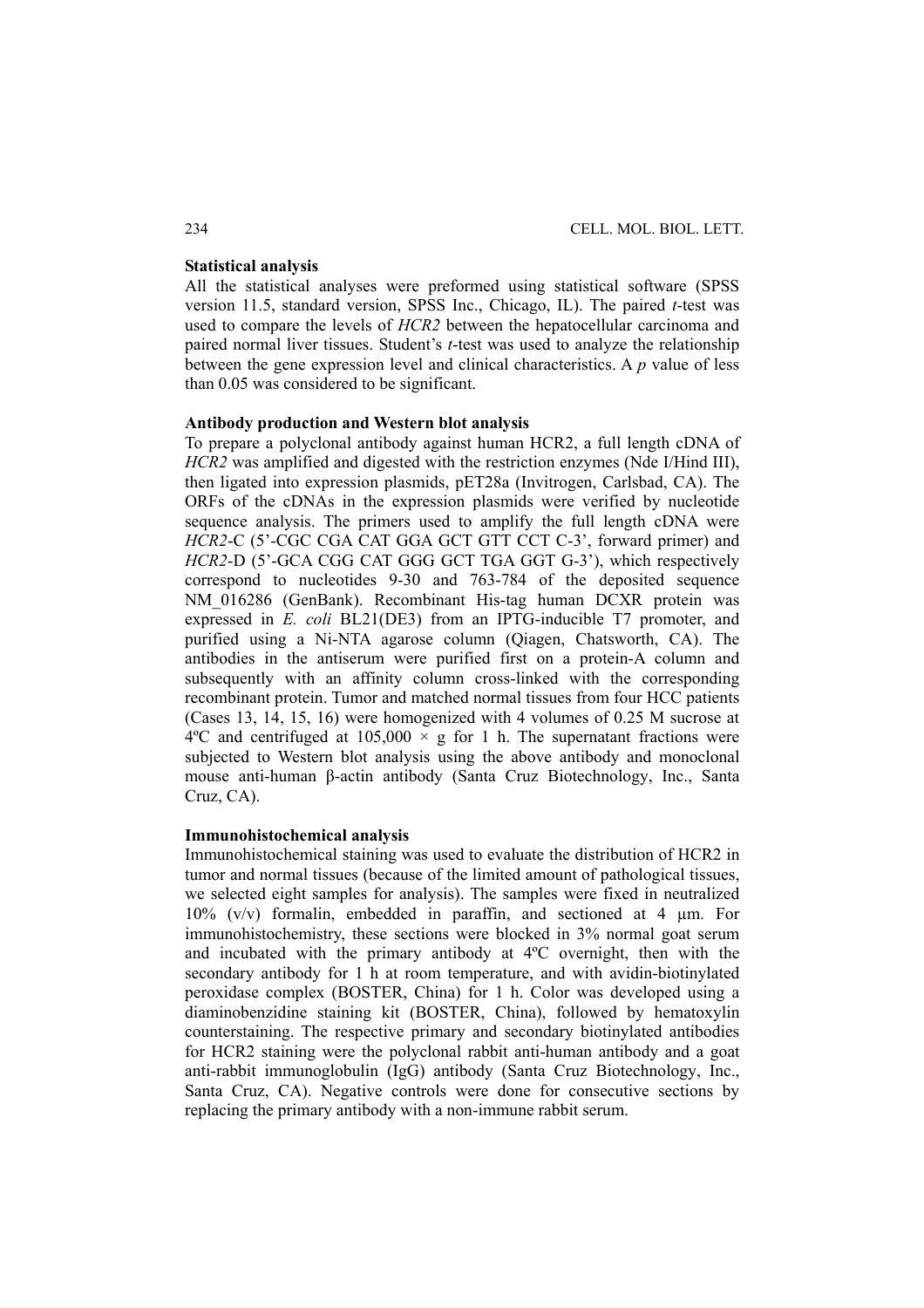# **RESULTS**

# **Changes in expression of** *HCR2* **in the carcinoma and paired non-carcinoma tissues**

Having determined the best number of cycles between the increased logarithmic phase and plateau phase (Fig. 1A) and confirmed the reproducibility of our semiquantitative RT-PCR assay for *HCR2* mRNA expression, we next examined the relative expression level of *HCR2* mRNA in 38 HCC patients (Fig. 1B). We did not find any difference in the expression of the control substance *β2-MG* in the HCC tissues, but found a significantly depressed expression of *HCR2* (Tab. 2).



Fig. 1. Semi-quantitative RT–PCR analysis of *HCR2*. A - The best number of cycles of *β2-MG* and *HCR2.* The results showed 30 for *β2-MG* and 31 for *HCR2* amplification. B - The expression of *HCR2* mRNA in part of the HCC tissues and paired tumor-free tissues.  $\beta_2$ -*MG* products as the control in RT-PCR analysis. T: carcinoma tissues, N: paired normal tissues.

Tab. 2 The density of RT-PCR products.

| Gene              | Normal<br>$mean \pm SD$ | Tumor<br>$mean \pm SD$ | Difference<br>$(95\% \text{ CI})$ | P value  |
|-------------------|-------------------------|------------------------|-----------------------------------|----------|
| $\beta_{2}$ -MG   | $106.64 \pm 9.21$       | $105.68 \pm 9.11$      | $-0.96(-3.54, 1.62)$              | 0.46     |
| HCR <sub>2</sub>  | $54.09 \pm 14.10$       | $37.03 \pm 15.84$      | $-17.06(-23.67,-10.44)$           | 7.07E-06 |
| $HCR2/\beta_2-MG$ | $0.51 \pm 0.13$         | $0.35 \pm 0.16$        | $-0.16(-0.22, -0.09)$             | 1.38E-05 |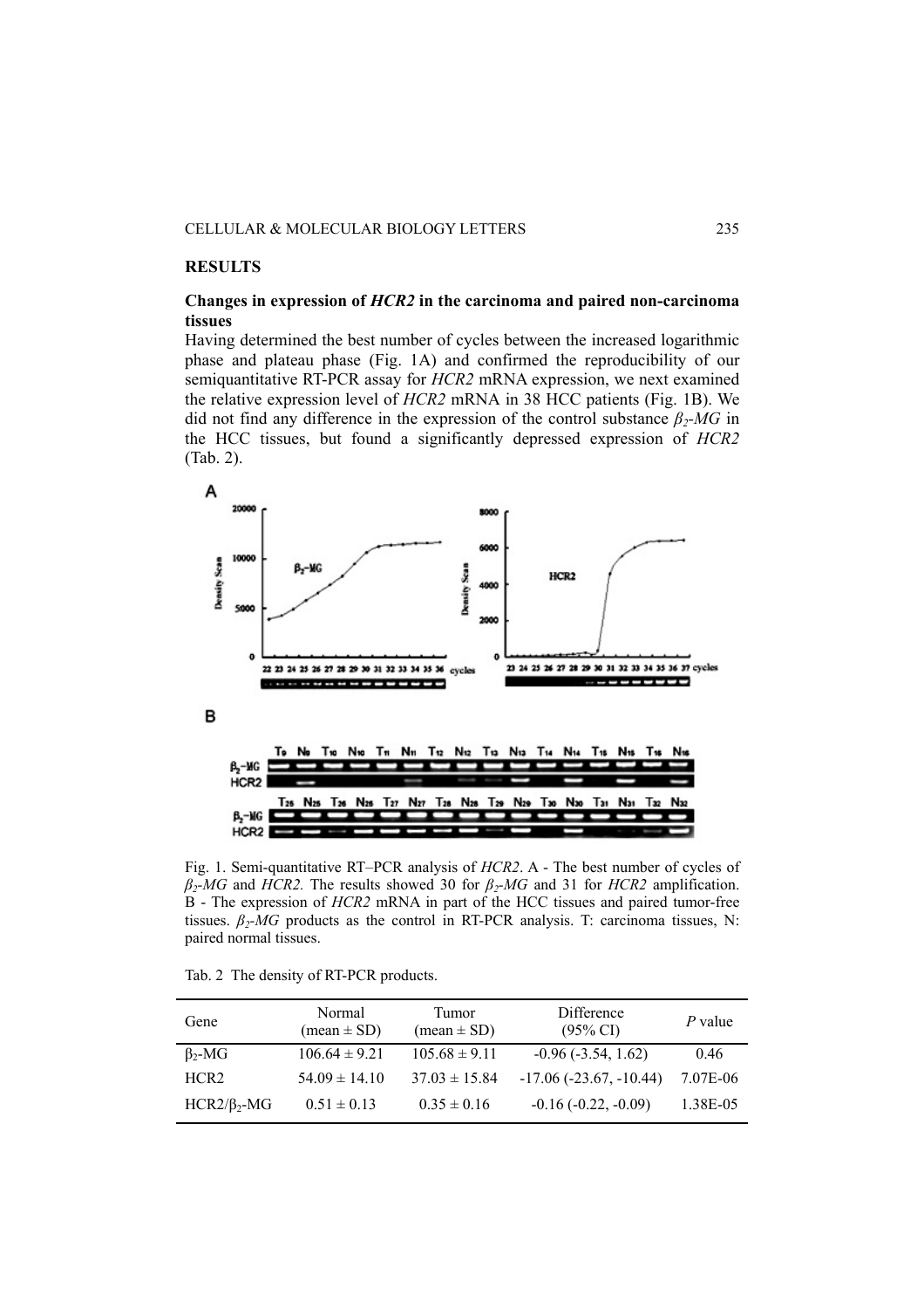The IPTG-induced recombinant protein was about 30 kDa (Fig. 2A). It specifically reacted with the polyclonal rabbit anti-human HCR2 antibody (ra-HCR2) (Fig. 2B).

Using ra-HCR2 antibody to examine the expression levels of HCR2 in carcinoma and matched normal tissues from four HCC patients, we found HCR2 was remarkably depressed in the carcinoma tissues of three HCC patients (Cases 14, 15, 16). Immunohistochemical analysis showed that most of the carcinoma cells were stained weakly or negatively, and the HCR2 protein accumulated notably in the non-carcinoma cells (Fig. 3).



Fig. 2. Recombinant expression and western blot analysis of HCR2 protein. A - 12% SDS-PAGE of recombinant expression and purification of HCR2 protein. The IPTG-induced recombinant protein is about 30 kDa. B - Ra-HCR2 recognized HCR2 specifically. (1) Proteins (2-μg samples) were stained with Coomassie Brilliant Blue R-250 after SDS-PAGE. (2) Western blot analysis using the polyclonal rabbit anti-human antibody (ra-HCR2). Lanes: 1, recombinant human HCR2 protein; 2, human B3GALT7 protein (provided by Dr. Huang CQ). C - Western blot analysis of HCR2 expression in four HCC and paired tumor-free samples. (1) Using monoclonal mouse anti-human β-actin antibody. (2) Using polyclonal rabbit anti-human antibody (ra-HCR2). T: carcinoma tissues; N: paired normal tissues.

**A** B C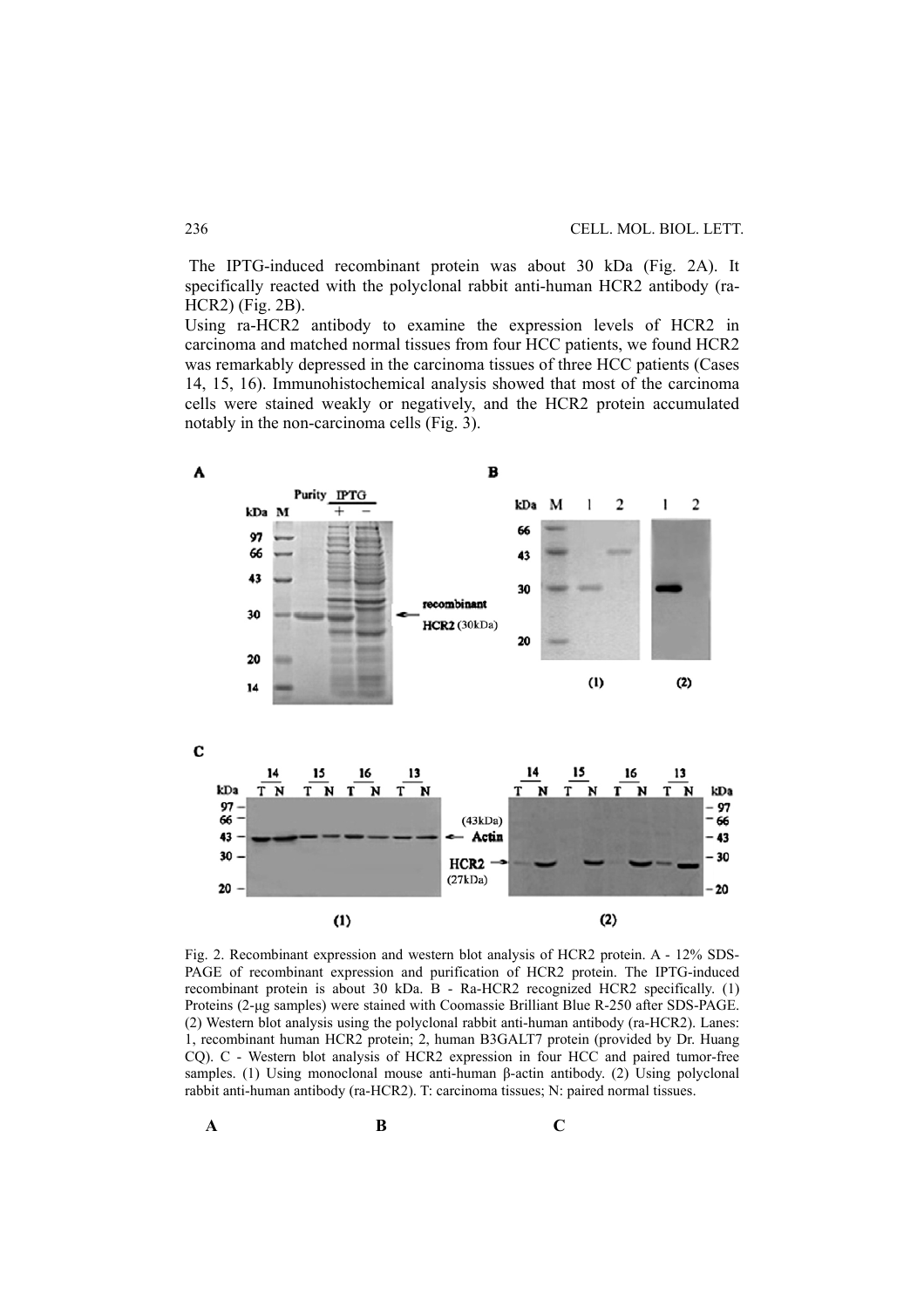

Fig. 3. Expression of HCR2 in paraffin-embedded sections of HCC and adjacent normal tissues. HCR2 was notably depressed in carcinoma tissue cells, while it accumulated in adjacent normal cells (arrows indicate the positively staining cells). The primary antibodies used were polyclonal rabbit anti-human HCR2 antibody (B, C) and preimmune serum (A, the control), with the dilution of 1:200. CT: carcinoma tissue, NT: non-carcinoma tissue; Original magnification: A, B 10x; C 40x.



Fig. 4. The expression level of *HCR2* and clinical characteristics in 38 HCC cases. A - The expression ratio (ER) of *HCR2* is shown in the histogram. In this study, we defined two critical ER values:  $ER = 1.5$  and  $ER = 0.67$  ( $ER = TR/NR$ ,  $TR = RT-PCR$  product density of *HCR2*/RT-PCR product density of *β2-MG* in the tumor tissue, NR = RT-PCR product density of *HCR2*/RT-PCR product density of  $\beta_2$ -*MG* in the paired tumor-free tissue). These values were used to determine whether the expression of *HCR2* is downregulated or upregulated in a given case: if the ER value exceeded 1.5, the expression of *HCR2* was judged as unregulated; if the ER value was under 0.67, the expression of *HCR2* was judged as downregulated. The upper and lower lines in the histogram represent the two critical values, respectively. B - The association between the expression level of *HCR2* and the tumor stage and integument invasion.

Using ra-HCR2 antibody to examine the expression levels of HCR2 in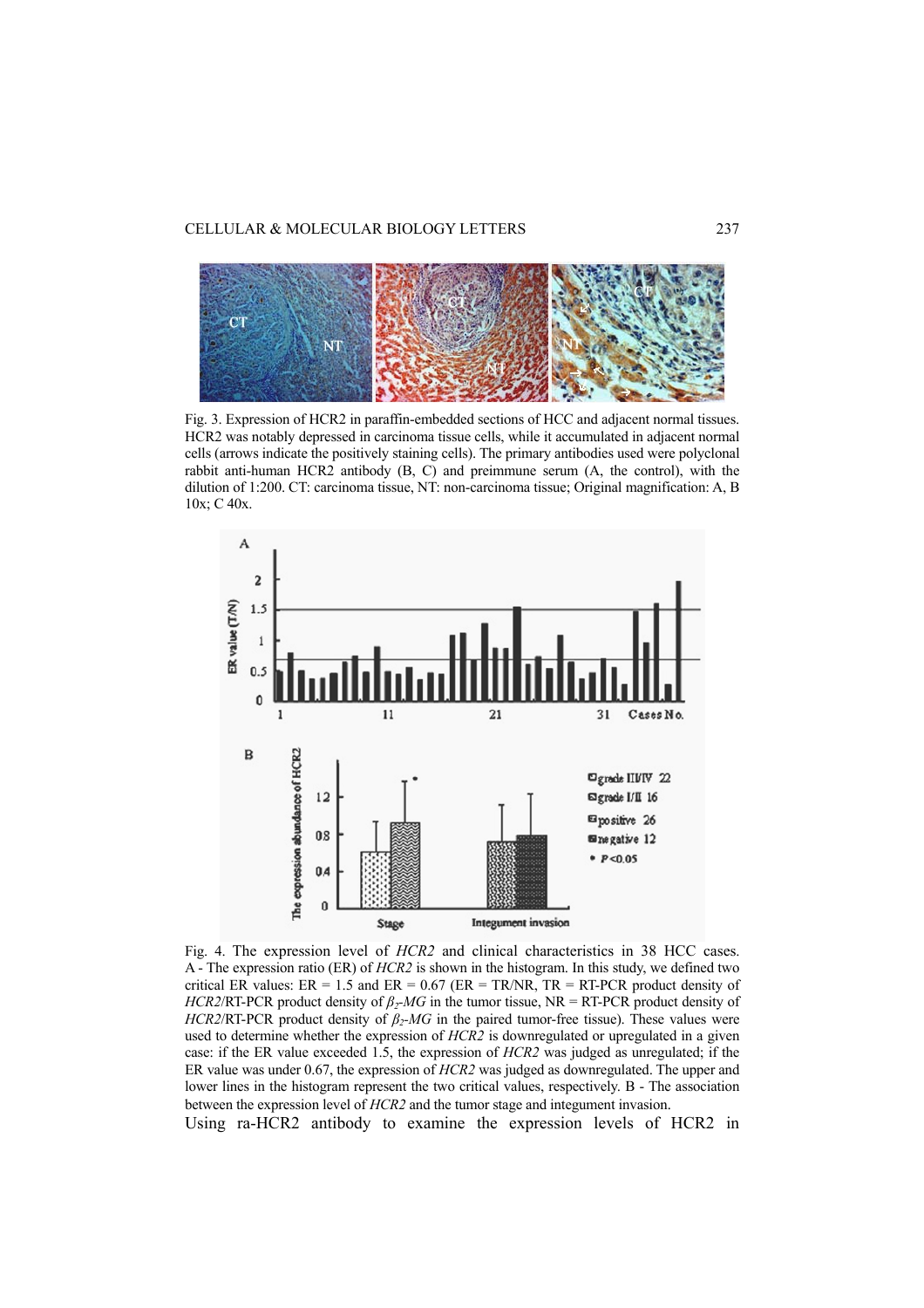carcinoma and matched normal tissues from four HCC patients, we found HCR2 was remarkably depressed in the carcinoma tissues of three HCC patients (Cases 14, 15, 16). Immunohistochemical analysis showed that most of the carcinoma cells were stained weakly or negatively, and the HCR2 protein accumulated notably in the non-carcinoma cells (Fig. 3).

The ER value was calculated for each case and used to evaluate the relative expression level of *HCR2*. As shown in Fig. 4A, *HCR2* was down-regulated in 22 (58%) of the patients and up-regulated in 3 patients, while no obvious change was observed in the other 13 patients.

#### **The relationship between gene expression level and clinical characteristics**

Based on the ER of the tumor to matched tumor-free tissues, the relationship between the clinical characteristics and the *HCR2* expression level was further analyzed by dividing patients into subgroups. The expression of *HCR2* mRNA into grades I/II was higher than in grades III/IV (Fig. 4B) ( $P = 0.014$ ). No association was found between the expression level of *HCR2* with other demographic and clinical variables, such as age, HbsAg, AFP level, integument invasion or cancer embolus.

#### **DISCUSSION**

Oxidative stress and the production of excessive ROS may induce toxicity and ultimately boost the development of HCC. During this progression, blocking of the detoxification system was thought to be a common pathway [13]. In previous studies, several oxidoreductases involved in the detoxification of ROS were reported to be coincidently depressed in most HCC cases, including catalase (CAT), glutathione peroxidase (GPx), superoxide dismutase (SOD) and carbonyl reductase 1 (CBR1) [14-16]. Recent studies showed abnormal activity and expression alteration of quinone oxydoreductase 1 and glutathione S-transferase P1 in HBV-associated hepatocellular carcinomas and hepatoma cells [17, 18]. Our results suggested that disturbing the HCR2-related detoxification system may be another pathway to carcinogenesis and/or the progression of HCCs, and to the best of our knowledge, this was the first study reporting decreased levels of HCR2, a new oxidoreductase related to detoxification, in HCC tissues among Chinese patients; this was further proved by the Western blot and immunohistochemical analysis performed.

Furthermore, we found that the expression level of HCR2 was associated with the tumor stage. The lower level of HCR2 in Edmondson's grade III or IV lesions may imply that the expression level of HCR2 was inversely related to the pathological grading of HCC, which concurred with the results of a previous study that showed depressed levels of CBR1 to be more frequently detected in high-grade HCCs and proportional to the dedifferentiation of the carcinoma [16]. CBR1 was the first carbonyl reductase identified in humans with important physiological functions in the detoxification of endogenous and xenobiotic carbonyl compounds and regulation of ROS [19]. HCR2 may contribute to the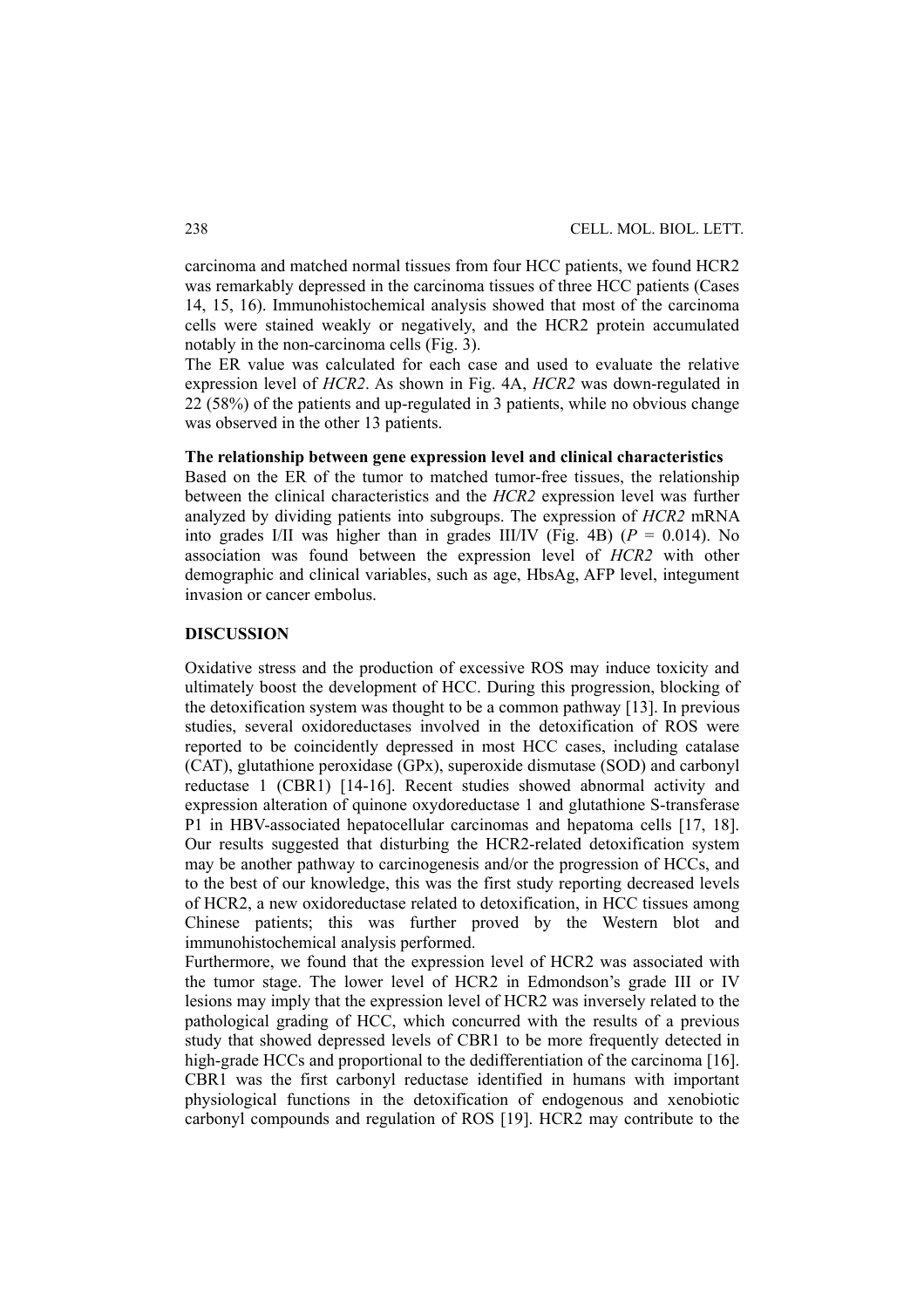multistage hepatocarcinogenesis the same way as CBR1 does in this malignant transformation process.

In organisms, carbonyl reduction and antioxidant enzymes have dual functions. On the one hand, they can detoxify chemical carcinogens to protect cell contents from genetic damage, such as 4-(methylnitrosamino)-1-(3-pyridyl) -1-butanone, a potent carcinogen found in tobacco and playing a crucial role in lung cancer and hepatocellular carcinogenesis. On the other hand, they are supposed to change the pharmacological properties of some anticancer drugs like daunorubicin [19, 20]. So HCR2 with differential expression in carcinomas may not only be a potential predictor for people with a higher risk of lung cancer or HCCs, but also a molecular target for evaluating and screening potential anti-HCC drugs.

Two studies found that CBR1 participated in metastasis modulation, and that decreased expression of carbonyl reductase in epithelial ovarian cancer was associated with RLN metastasis and poor survival [21, 22], but our study did not find any association between integument invasion and HCR2 mRNA expression. We may need to do more research to investigate the relationship between HCR2 and tumor recurrence/metastasis. The significance of HCR2 gene expression in HCC needs to be further investigated with more samples.

# **REFERENCES**

- 1. Tang, Z.Y. Hepatocellular carcinoma cause, treatment and metastasis. **World J. Gastroenterol.** 7 (2001) 445-454.
- 2. Mori, T., Nomoto, S., Koshikawa, K., Fujii, T., Sakai, M., Nishikawa, Y., Inoue, S., Takeda, S., Kaneko, T. and Nakao, A. Decreased expression and frequent allelic inactivation of the RUNX3 gene at 1p36 in human hepatocellular carcinoma. **Liver Int.** 25 (2005) 380-388.
- 3. Zhang, Y.J., Chen, Y., Ahsan, H., Lunn, R.M., Chen, S.Y., Lee, P.H., Chen, C.J. and Santella, R.M. Silencing of glutathione S-transferaseP1 by promoter hypermethylation and its relationship to environmental chemical carcinogens in hepatocellular carcinoma. **Cancer Lett.** 221 (2005) 135-143.
- 4. Moriyama, M., Mikuni, M., Longren, W., Zhao, Z.Y., Wang, X.Q., Oshiro, S., Matsumura, H., Aoki, H., Ichijima, S., Iwasaki, H., Tanaka, N., Abe, K. and Arakawa, Y. Epidemiology of SEN virus infection among patients with hepatitis B and C in China. **Hepatol. Res.** 27 (2003) 174-180.
- 5. Nakagawa, J., Ishikura, S., Asami, J., Isaji, T., Usami, N., Hara, A., Sakurai, T., Tsuritani, K., Oda, K., Takahashi, M., Yoshimoto, M., Otsuka, N. and Kitamura, K. Molecular characterization of mammalian Dicarbonyl/L-Xylulose reductase and its localization in kidney. **J. Bio. Chem.** 277 (2002) 17883-17891.
- 6. Roberts, M.J., Wondrak, G.T., Laurean, D.C., Jacobson, M.K. and Jacobson, E.L. DNA damage by carbonyl stress in human skin cells. **Mutat. Res.** 522 (2003) 45-56.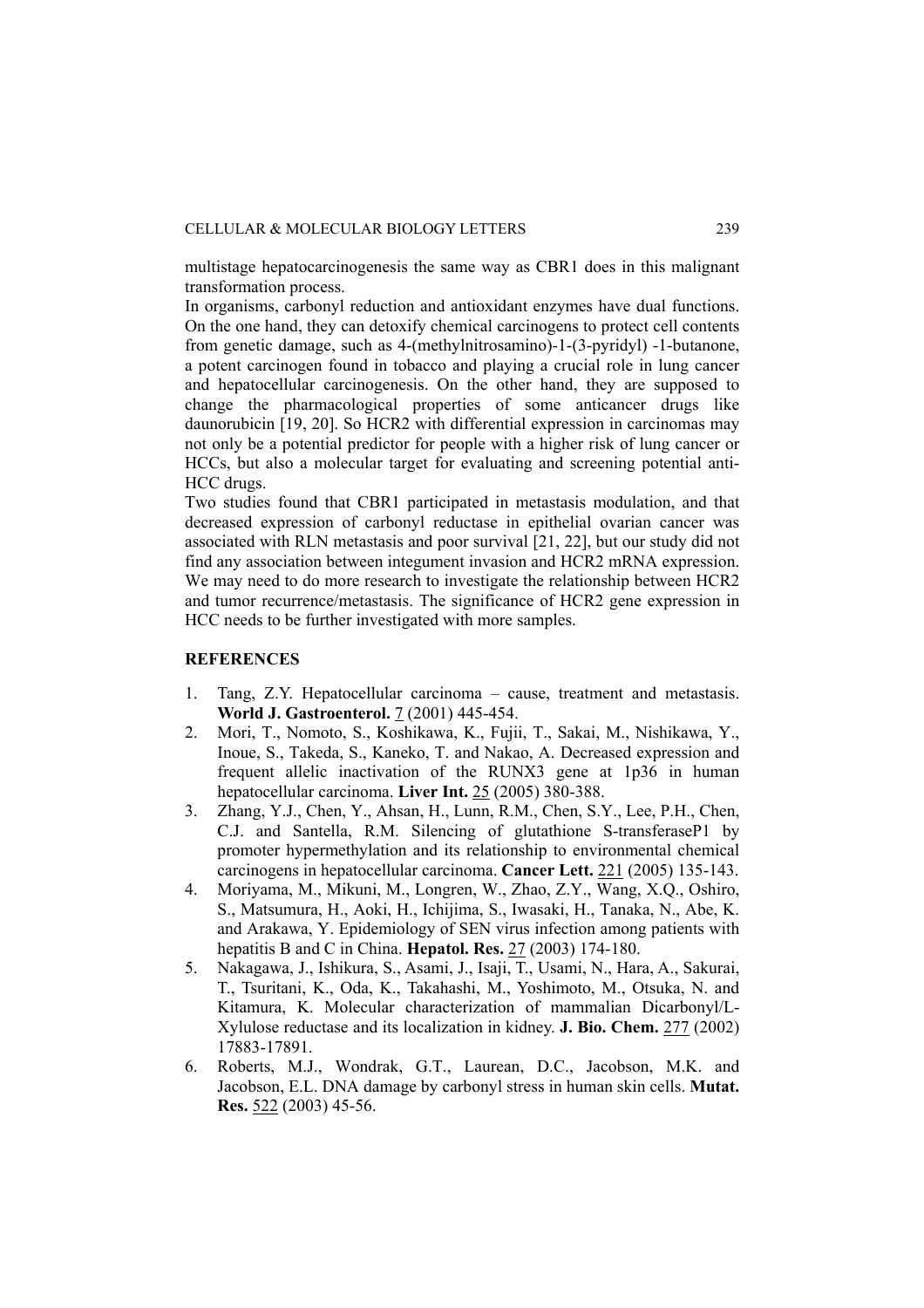- 7. Weiss, M.F., Erhard, P., Kader-Attia, F.A., Wu, Y.C., DeOreo, P.B., Araki, A., Glomb, M.A. and Monnier, V.M. Mechanisms for the formation of glycoxidation products in end-stage renal disease. **Kidney Int.** 57 (2000) 2571-2585.
- 8. Wiseman, H. and Halliwell, B. Damage to DNA by reactive oxygen and mitogen species: role in inflammatory disease and progression to cancer. **Biochem. J.** 313 (1996) 17-29.
- 9. Cerutti, P.A. Oxy-radicals and cancer. **Lancet** 344 (1994) 862-863.
- 10. Edmondson, H.A. and Steiner, P.E. Primary carcinoma of the liver. A study of 100 cases among 48,900 necropsies. **Cancer** 7 (1954) 462-503.
- 11. Gussow, D., Rein, R., Ginjaar, I., Hochstenbach, F., Seemann, G., Kottman, A. and Ploegh, H.L. The human beta-2-microglobulin gene: primary structure and definition of the transcriptional unit. **J. Immunol.** 139 (1987) 3132-3138.
- 12. Ozaki, I., Mizuta, T., Zhao, G., Yotsumoto, H., Hara, T., Kajihara, S., Hisatomi, A., Sakai, T. and Yamamoto K. Involvement of the Ets-1 gene in overexpression of matrilysin in human hepatocellular carcinoma. **Cancer Res.** 60 (2000) 6519-6525.
- 13. Iizuka, N., Oka, M., Yamada-Okabe, H., Mori, N., Tamesa, T., Okada, T., Takemoto, N., Tangoku, A., Hamada, K., Nakayama, H., Miyamoto, T., Uchimura, S. and Hamamoto, Y. Comparison of gene expression profiles between hepatitis B virus- and hepatitis C virus-infected hepatocellular carcinoma by oligonucleotide microarray data on the basis of a supervised learning method. **Cancer Res.** 62 (2002) 3939-3944.
- 14. Craemer, D.D., Pauwels, M., Hautekeete, M. and Roels, F. Alteration of hepatocellular peroxisomes in patients with cancer. **Cancer** 71 (1993) 3851- 3858.
- 15. Kawaguchi, T., Suzuki, K. and Matsuda, Y. Serum-manganese-superoxide dismutase: normal values and increased levels in patients with acute myocardial infarction and several malignant dieseases determined by an enzyme-linked immunosorbent assay using a monoclonal antibody. **J. Immunol. Methods** 127 (1990) 249-254.
- 16. Suto, K., Kajihara-Kano, H., Yokoyama, Y., Hayakari, M., Kimura, J., Kumano, T., Takahata, T., Kudo, H. and Tsuchida, S. Decreased expression of the peroxisomal bifunctional enzyme and carbonyl reductase in human hepatocellular carcinomas. **J. Cancer. Res. Clin. Oncol.** 125 (1999) 83-88.
- 17. Tada, M., Yokosuka, O., Fukai, K., Chiba, T., Imazeki, F., Tokuhisa, T. and Saisho, H. Hypermethylation of NAD(P)H: quinone oxidoreductase 1 (NQO1) gene in human hepatocellular carcinoma. **J. Hepatol.** 42 (2005) 511-519.
- 18. Zhong, S., Tang, M.W., Yeo, W., Liu, C., Lo, Y.M. and Johnson, P.J. Silencing of GSTP1 gene by CpG island DNA hypermethylation in HBVassociated hepatocellular carcinomas. **Clin. Cancer Res.** 8 (2002) 1087- 1092.